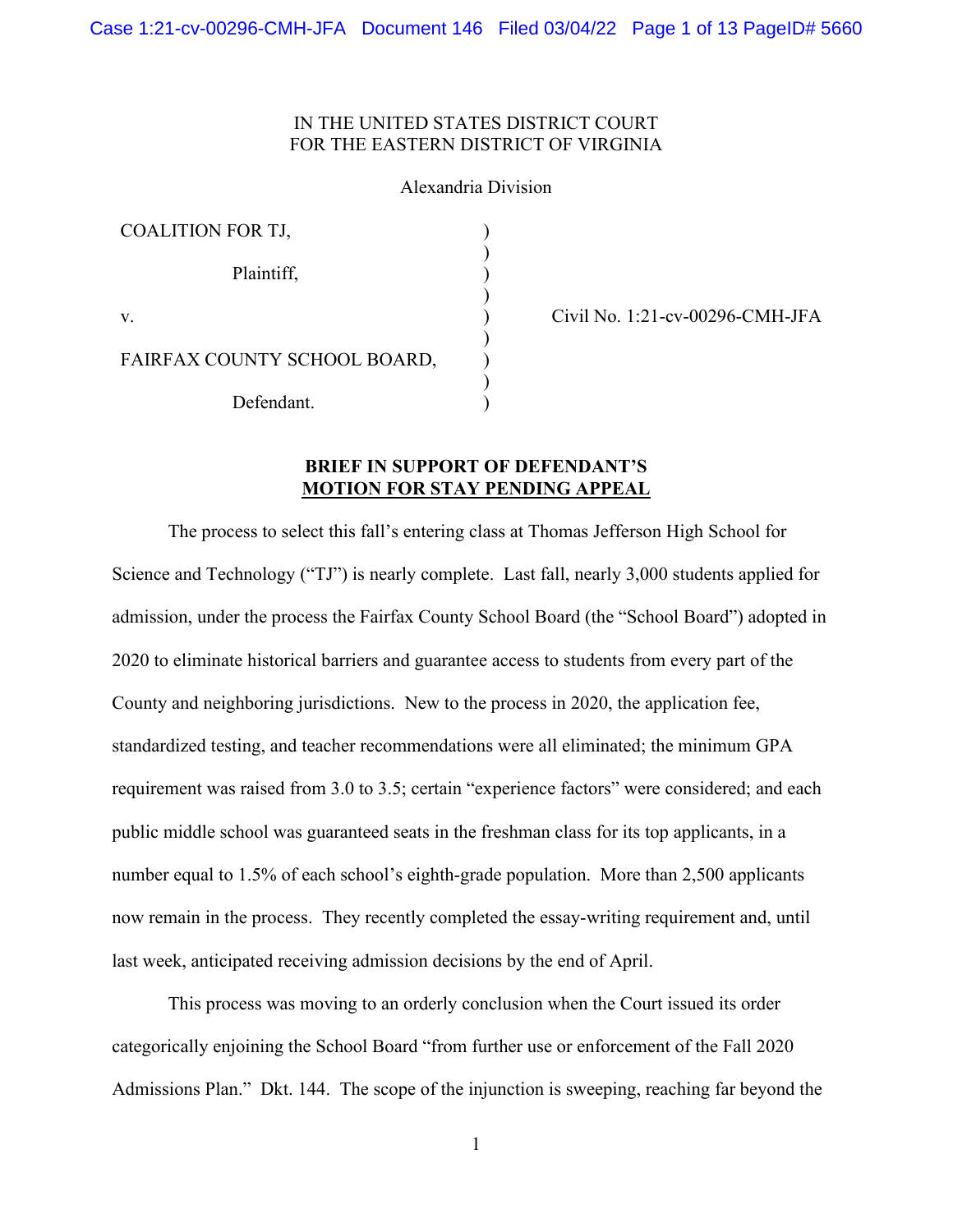### Case 1:21-cv-00296-CMH-JFA Document 146 Filed 03/04/22 Page 2 of 13 PageID# 5661

two elements of the admissions process that Plaintiff Coalition for TJ (the "Coalition") identified in its summary judgment papers as having a disparate impact on Asian students. *See* Dkt. 122 at 15–19 (specifically challenging the "1.5% middle school allocation" and the underrepresentedmiddle-school experience factor).

The Court should exercise its discretion under Federal Rule of Civil Procedure 62(d) to stay its summary judgment order, pending resolution of the School Board's anticipated appeal to the Fourth Circuit of final judgment, once an order is entered.

The four traditional factors all weigh in favor of granting a stay.

*First*, the School Board has a likelihood of success on appeal. It has amply demonstrated that it has a substantial case on the merits of the Coalition's Equal Protection claim, and that the Fourth Circuit may resolve the issues differently than did this Court.

*Second*, denial of a stay would cause irreparable harm. It would require the School Board to develop, vet, and implement a new admissions process—and all in the space of a few months, if it is to welcome a first-year class at TJ in August as planned. Such a compressed timeline imposes significant burdens on the School Board and admissions staff.

*Third*, granting a stay would impose no significant burden on the Coalition. It identified only two members with 8<sup>th</sup>-grade children who had applied to TJ this year, and it is not apparent that they have been harmed in any way by having to participate in the current process.

*Fourth*, the public interest lies in granting a stay. Unless stayed, the Court's order will upend the settled expectations of thousands of applicants and their families, delaying and possibly disrupting their plans to make schooling choices for the fall. The compressed schedule for adopting and implementing a new admissions plan also will curtail the time for public input.

The Court should stay its order pending appeal.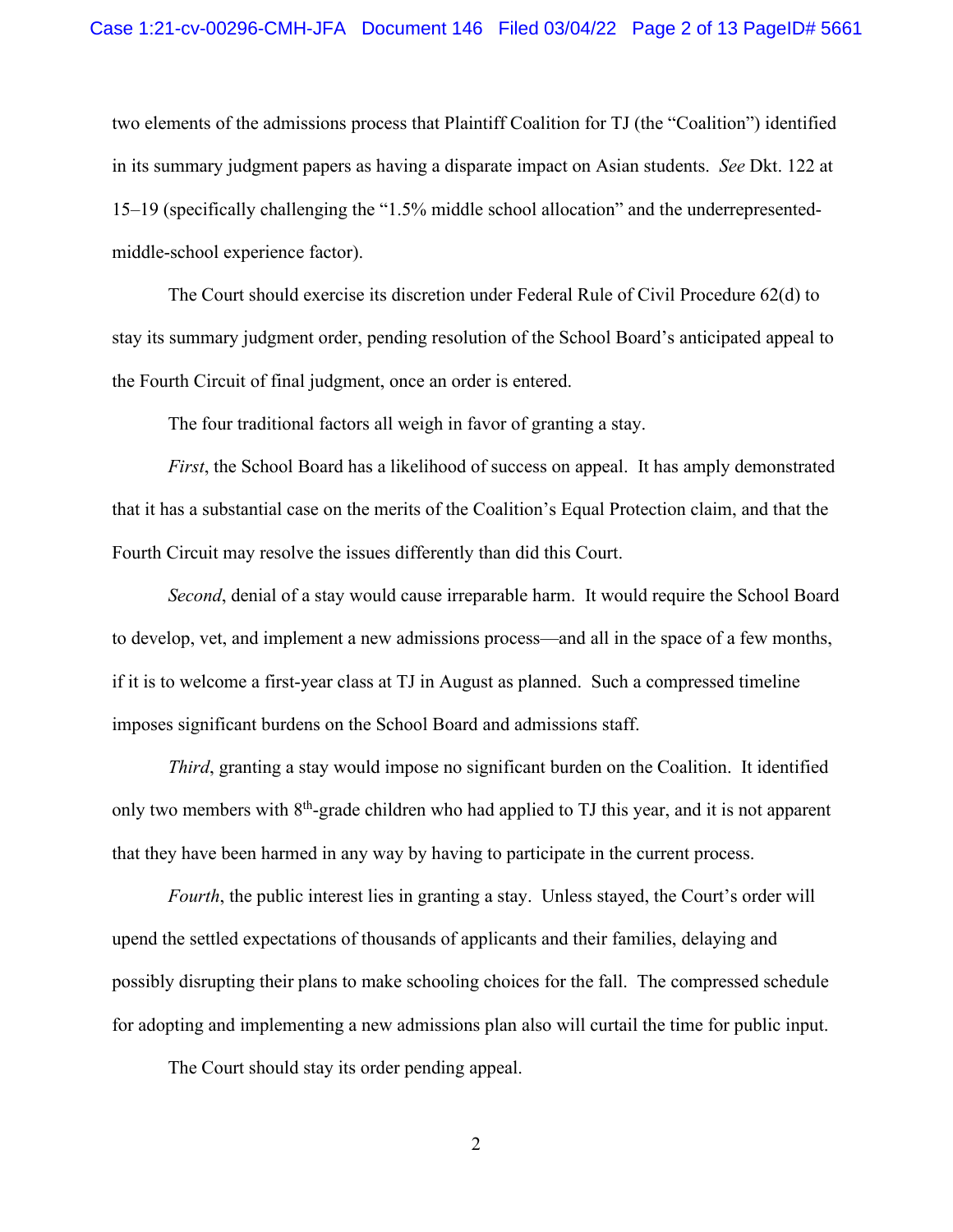### **ARGUMENT**

Under Federal Rule of Civil Procedure 62, the Court has discretion to stay an injunction pending appeal. *See* Fed. R. Civ. P. 62(c) (judgment "in an action for an injunction" not stayed "[u]nless the court orders otherwise"), (d) (providing that "the court may suspend . . . an injunction"). In considering a request for such a stay, a district court analyzes four factors: (1) whether the applicant has made a strong showing that he is likely to succeed on the merits of his appeal; (2) whether the applicant for the stay will be irreparably injured absent a stay; (3) whether a stay will substantially injure other parties; and (4) whether the public interest lies in granting the stay. *Brinkman v. John Crane, Inc.*, No. 4:14CV142, 2015 WL 13424471, at \*1 (E.D. Va. Dec. 14, 2015). "In weighing the four factors, the first two 'are the most critical.'" *Id.*  (quoting *Nken v. Holder*, 556 U.S. 418, 421 (2009)).

The School Board satisfies all four factors.

#### L. **The School Board has raised substantial legal questions on the merits.**

To satisfy the first stay factor, the School Board is "not required to establish a certainty of success on appeal." *Amazon.com, Inc. v. WDC Holdings LLC*, No. 1:20-CV-00484, 2020 WL 7680552, at \*1 (E.D. Va. Sept. 4, 2020) (citing *Roe v. Dep't of Def.*, 947 F.3d 207, 219 (4th Cir. 2020)). Instead, it must show a "likelihood" of success—a standard that "does not require that the Court concede it was incorrect or change its mind." *Id.* It is sufficient for the movant to establish that their appeal presents a "substantial legal question" on the merits, *Hilton v. Braunskill*, 481 U.S. 770, 778 (1987), meaning that the "issues presented on appeal could be rationally resolved in favor of the party seeking the stay," *Amazon.com, Inc.*, 2020 WL 7680552, at \*1.

The School Board easily satisfies this threshold. It has strong arguments that its admissions policy—which the Coalition has always conceded is "facially race-neutral,"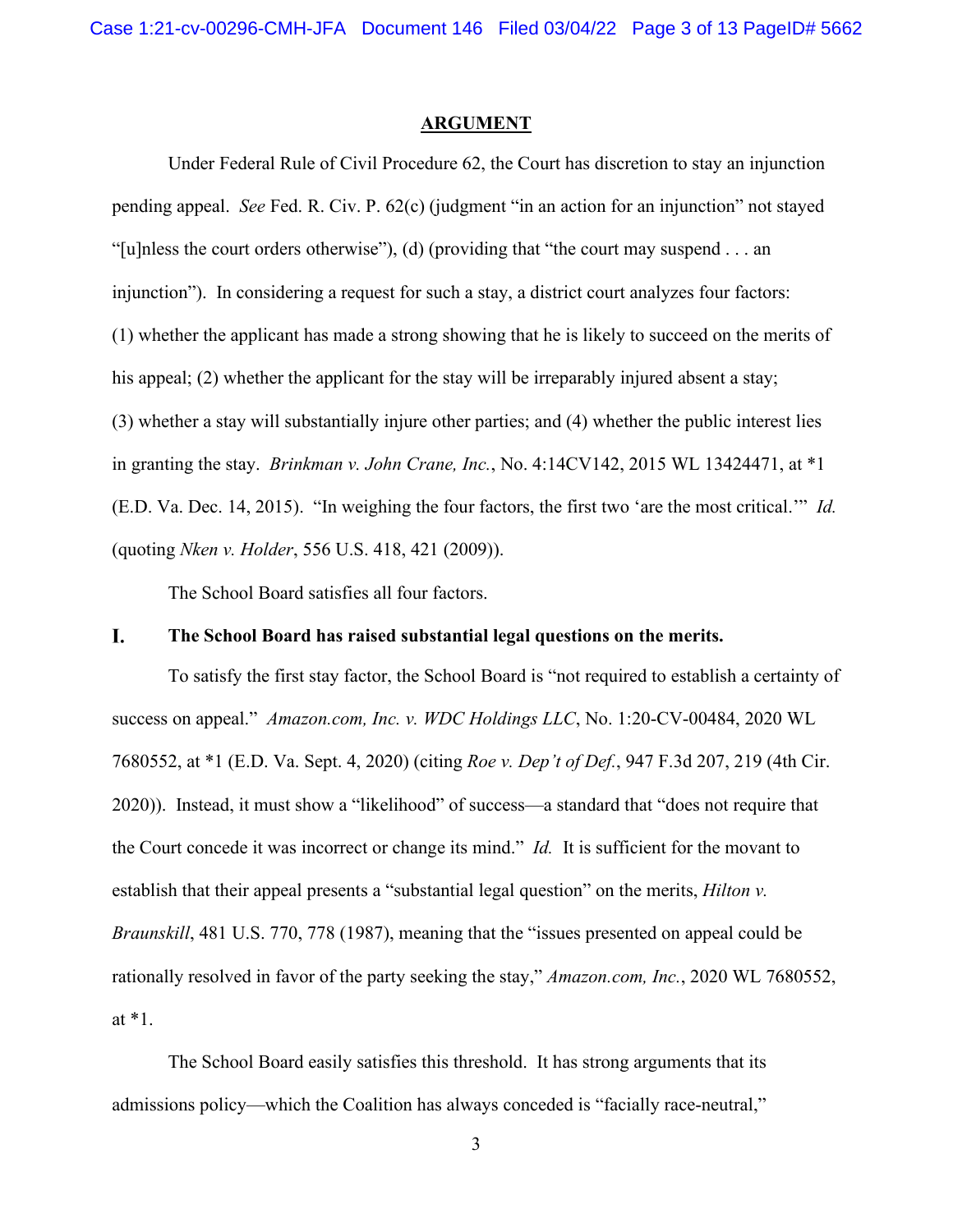Compl.  $\P$  63—does not violate the Equal Protection Clause.<sup>[1](#page-3-0)</sup> Longstanding Supreme Court jurisprudence makes clear that public school systems can use race-neutral means to promote equality of access for all groups, including racial minorities. The Coalition's arguments to the contrary have been rejected by courts across the country—including by another judge of this Court just last year.<sup>[2](#page-3-1)</sup>

In particular, a facially race-neutral policy like the current TJ admissions plan is not subject to strict scrutiny unless the plaintiff can demonstrate both (1) that the policy has a "racially disproportionate impact," and (2) that it had an "invidious discriminatory purpose." *Vill. of Arlington Heights v. Metro. Hous. Dev. Corp.*, 429 U.S. 252, 265–66 (1977). As summarized below, the School Board has strong arguments that the Court, in adopting wholesale the arguments of the Coalition, wrongly decided both issues. "Because the Fourth Circuit may resolve the[se] issues differently, [the School Board] ha[s] at least demonstrated a 'substantial case on the merits.'" *Miller v. Brown*, 465 F. Supp. 2d 584, 596 (E.D. Va. 2006) (quoting *Hilton*, 481 U.S. at 778), *aff'd*, 503 F.3d 360 (4th Cir. 2007).

<span id="page-3-0"></span><sup>1</sup> The Coalition also has failed to carry its burden of establishing associational standing. *See, e.g.*, *Md. Highways Contractors Ass'n, Inc. v. Maryland*, 933 F.2d 1246, 1253 (4th Cir. 1991). The Coalition clearly is not a traditional membership organization. It lacks even the basic formalities: it has no governing documents; is led by volunteers who self-nominated themselves; and has never put any decisions to a vote. Nor is it a "functional equivalent of a traditional membership organization." *Heap v. Carter*, 112 F. Supp. 3d 402, 418 (E.D. Va. 2015). The individuals purportedly represented by the Coalition do not have *any* of the indicia of traditional membership identified in *Heap*, let alone "all the indicia of membership, including (i) electing the entity's leadership, (ii) serving in the entity, and (iii) financing the entity's activities." *Id.* 

<span id="page-3-1"></span><sup>2</sup> *See, e.g.*, *Bos. Parent Coal. for Acad. Excellence Corp. v. Sch. Comm. of City of Bos.*, 996 F.3d 37, 45 (1st Cir. 2021); *Boyapati v. Loudoun Cty. Sch. Bd*., No. 1:20-cv-01075 (AJT/IDD), 2021 WL 943112, at \*8 (E.D. Va. Feb. 19, 2021) (Trenga, J.).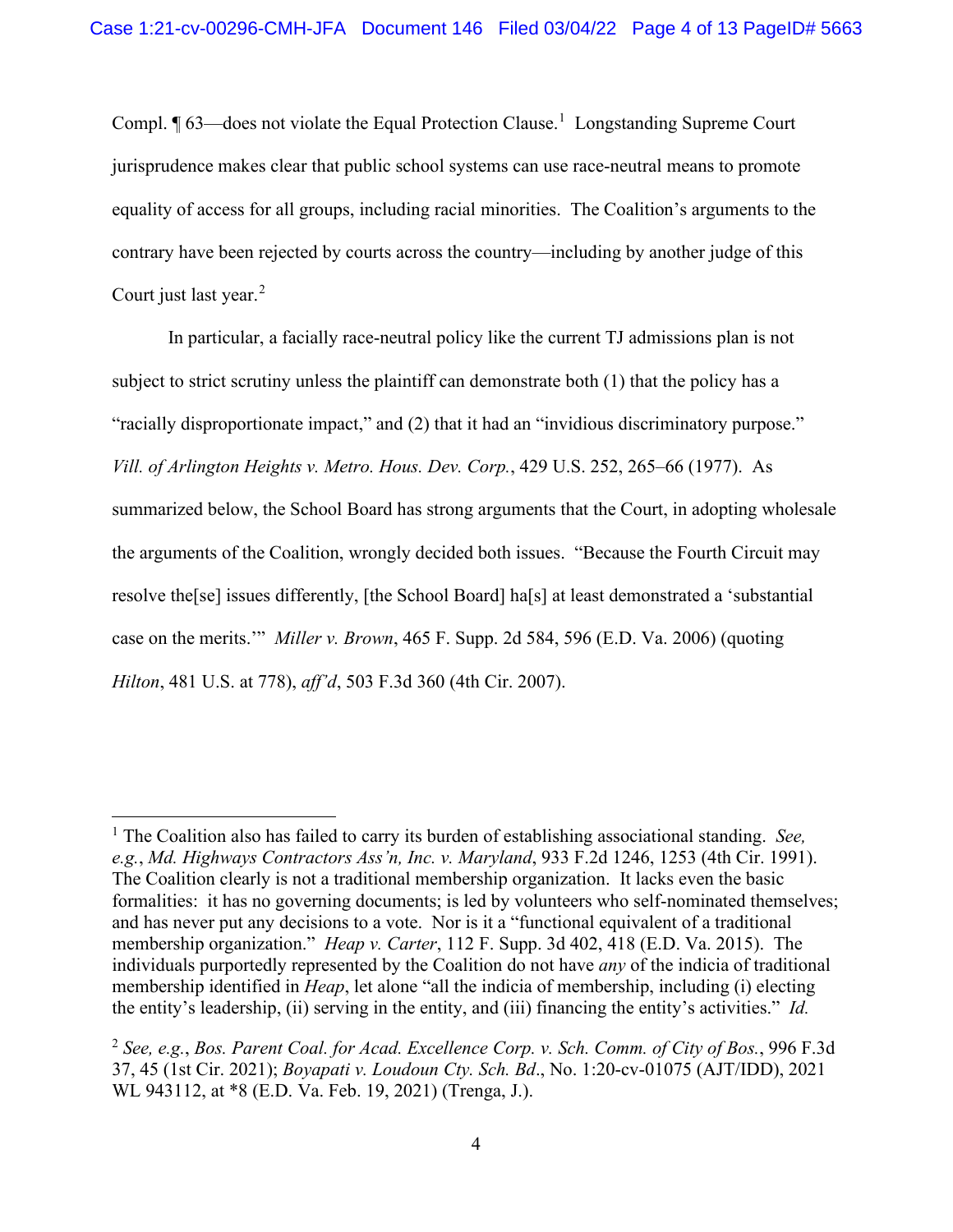### **A. The admissions policy does not have a disparate impact on Asian Americans.**

The Court's assumption that Asian applicants are victims of disparate impact relies primarily on a comparison of the statistics for Asian applicants under the prior admissions policy and the first year of results under the current TJ admissions policy. Dkt. 143 ("Opinion") at 14. Utilizing this before-and-after comparison, the Court concluded there is "substantial evidence of disparate impact" on Asian applicants attributable to two elements of the admissions process: (1) the top-1.5% plan and (2) the use of underrepresented schools as one of four "experience factors" considered as part of the holistic review of each applicant. Opinion at 15–16. The School Board has a strong case that that conclusion is legally and factually unsupported.

First, the Court wrongly concluded that *North Carolina State Conference of NAACP v. McCrory*, 831 F.3d 204, 232 (4th Cir. 2016), endorses use of a "simple before-and-after comparison" to determine an impact from year to year. Opinion at 14–15. Rather, under *McCrory*, the proper comparison here would be the percentage of Asian admitted students against the percentage of Asian applicants. The Court's opinion fails to note that Asian applicants received far *more* offers of admission (54.36%) than any other racial group, and constituted one of only two racial groups that "outperformed" their share of the applicant pool (48.59% of the pool, 54.36% of admitted students). Dkt. 95, Stip. Facts ¶ 20.

Second, the Coalition (and therefore the Court's opinion) failed to cite evidence that the allocation of spots to the top 1.5% of applicants at each middle school has a "substantial racial impact" that disproportionately burdens Asian students. Opinion at 15. The Coalition offered no expert testimony or statistical evidence regarding what Asian enrollment would be in the absence of the top-1.5% plan, holding all other variables constant, as would be necessary "to draw meaningful conclusions." *Garcia v. Johanns*, 444 F.3d 625, 635 (D.C. Cir. 2006). All that the Coalition's arguments tended to support was the unremarkable finding that Asian applicants at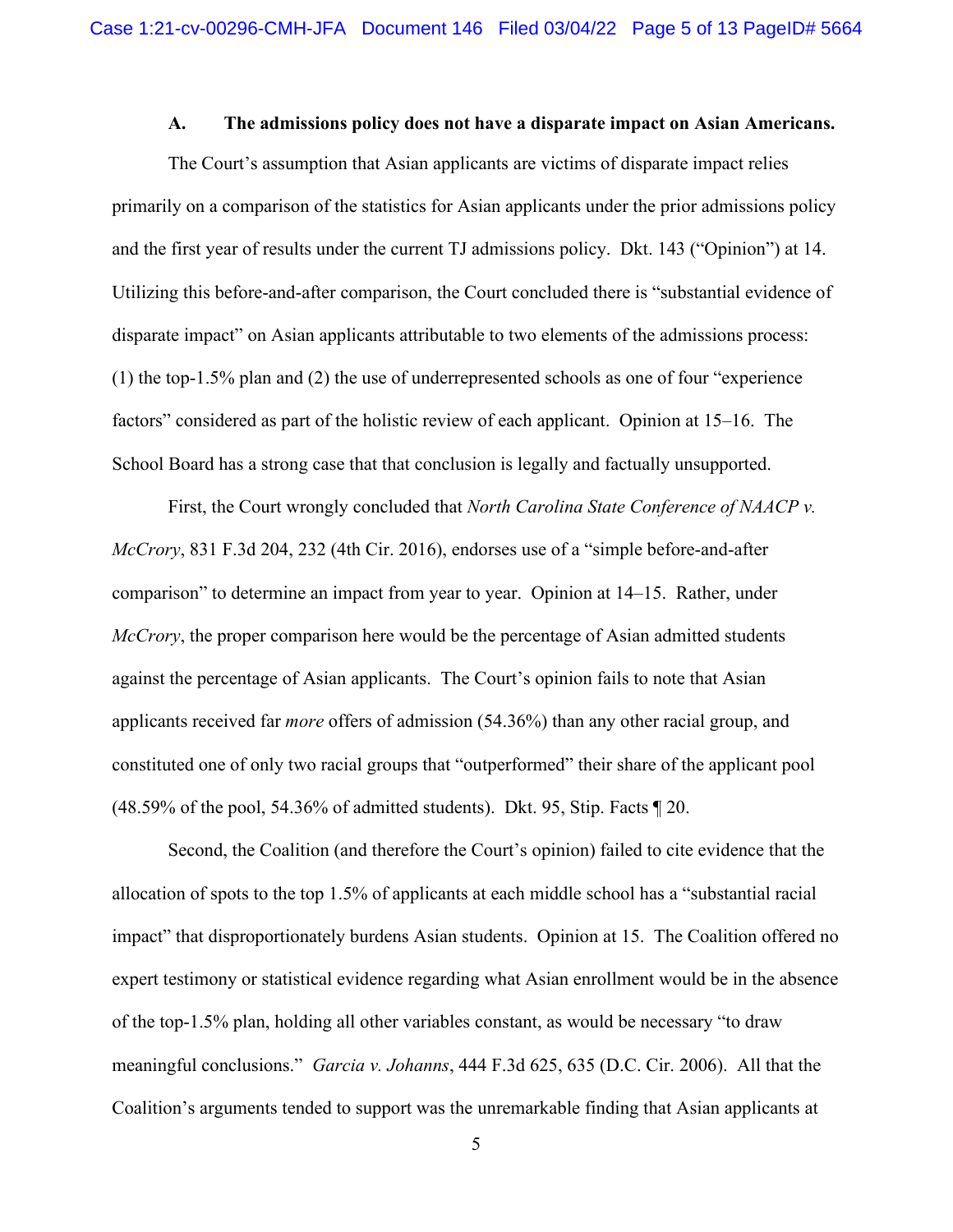certain middle schools benefit from the top-1.5% plan, while Asian applicants at other middle schools do not.

Third, the Court was incorrect to adopt the Coalition's conclusion that Asian applicants are "again treated unequally" during the "holistic review" to fill the 100 unallocated seats because extra consideration is given to students who apply from historically underrepresented schools. Opinion at 15–16. Not so. To demonstrate that the underrepresented-school experience factor is impermissible, the Coalition had to show a *racially* disproportionate impact. It failed to do so, and for good reason: *over half of the students* who received offers from the two underrepresented schools exceeding their 1.5% allocation identify as Asian. Dkt. 126-8 [12/21/21Shughart Decl.] ¶ 11.

### **B. The School Board did not act with discriminatory purpose.**

The Court should have rejected the Coalition's Equal Protection claim for an independent reason: the Coalition failed to prove an "invidious discriminatory purpose." *Arlington Heights*, 429 U.S. at 265. There is no evidence that the School Board, or any of its members, voted to change the TJ admission policy "because of" any potential adverse effect on Asian students. *Pers. Adm'r of Massachusetts v. Feeney*, 442 U.S. 256, 279 (1979).

To begin with, it is well-settled that "the motive of increasing minority participation and access is not suspect." *Anderson ex rel. Dowd v. City of Bos*., 375 F.3d 71, 87 (1st Cir. 2004). School boards may consciously "adopt general policies to encourage a diverse student body, one aspect of which is its racial composition." *Parents Involved in Community Schools v. Seattle School District No. 1*, 551 U.S. 701, 788 (2007) (Kennedy, J., concurring in part and concurring in the judgment). Thus, the Court was wrong to adopt the Coalition's assumption that every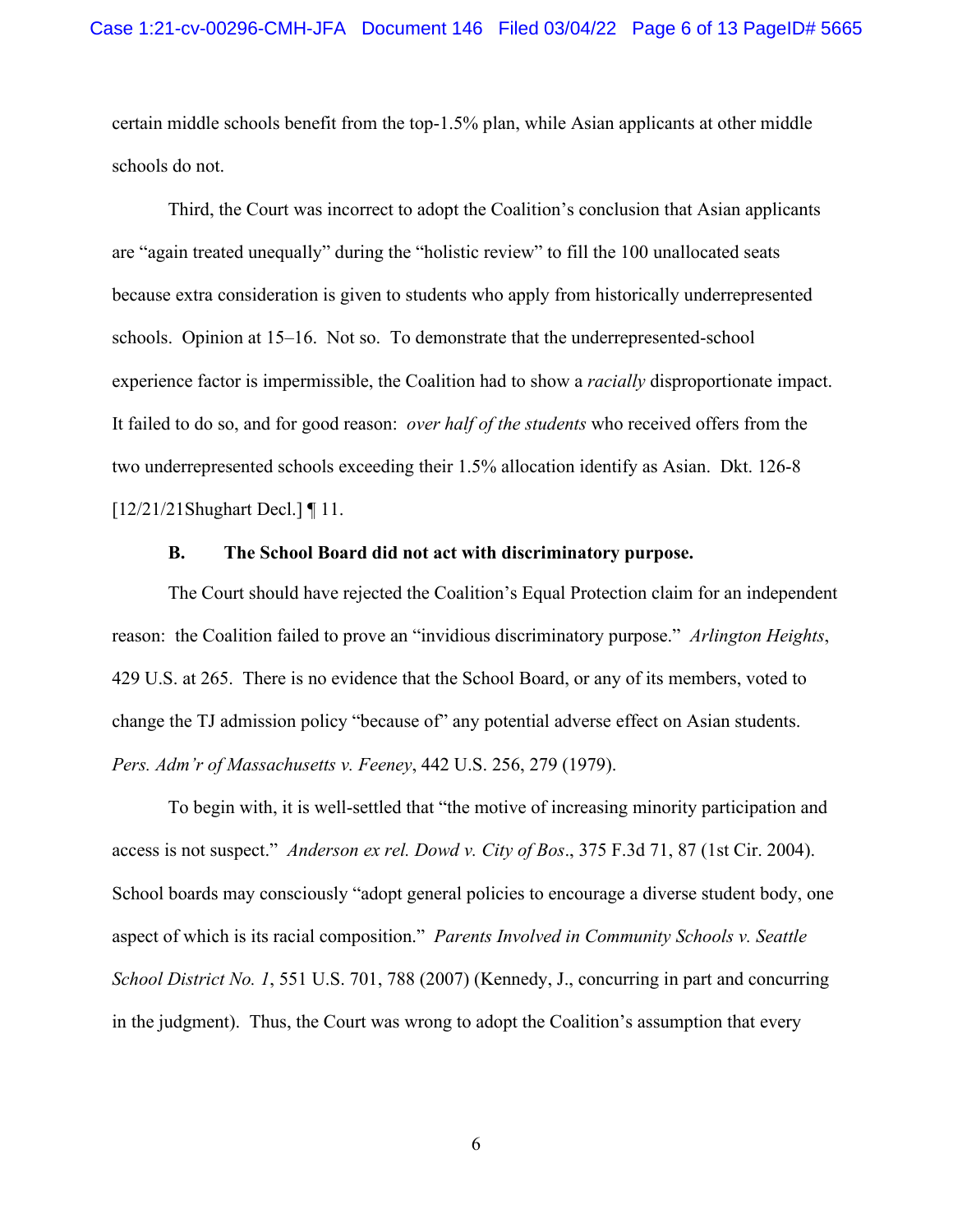motivation connected to race constitutes an "invidious discriminatory purpose."<sup>[3](#page-6-0)</sup> There is intentional discrimination under the Equal Protection Clause only where action is taken "'because of,' not merely 'in spite of,' its *adverse* effects upon an identifiable group." *Feeney*, 442 U.S. at 279 (emphasis added). The Coalition's zero-sum logic collapses that distinction entirely, automatically transforming every "in spite of" case into a "because of" case. A multitude of cases rightly reject that reasoning.<sup>[4](#page-6-1)</sup>

Moreover, decades of Supreme Court jurisprudence involving college admissions undermine the conclusion that a race-neutral admissions policy is subject to strict scrutiny if the policy was adopted with a partial goal of increasing enrollment of students from underserved racial minorities. Indeed, all the Supreme Court admissions cases have *presumed*, as part of the analysis, that schools can pursue "the educational benefits of diversity," and can do so using facially race-neutral methods. *Grutter v. Bollinger*, 539 U.S. 306, 319 (2003). [5](#page-6-2)

<span id="page-6-0"></span><sup>3</sup> *See, e.g.*, *Rothe Dev., Inc. v. United States Dep't of Def*., 836 F.3d 57, 72 (D.C. Cir. 2016) ("Policymakers may act with an awareness of race . . . without thereby subjecting the resultant policies to the rigors of strict constitutional scrutiny"); *Hayden v. Cty. of Nassau*, 180 F.3d 42, 50–51 (2d Cir. 1999) ("A desire to reduce the adverse impact on black applicants . . . is not analogous to an intent to discriminate against non-minority candidates.").

<span id="page-6-1"></span><sup>&</sup>lt;sup>4</sup> School admissions are not uniquely "zero-sum"; societal resources are rarely infinite, so that argument has been made and rejected in a variety of contexts. *See, e.g.*, *Rothe Dev., Inc.*, 836 F.3d at 72 (challenge to a race-neutral law that was allegedly passed to increase access and opportunity for minority-owned businesses to receive government contracts); *Hayden*, 180 F.3d at 46 (challenge to a new admissions test for county police officers, which was "designed with race in mind . . . to minimize the discriminatory impact on minority candidates"); *Raso v. Lago*, 135 F.3d 11, 16 (1st Cir. 1998) (challenge to a HUD decree whose undisputed purpose was "to increase minority opportunities for apartments" in a specific subdivision).

<span id="page-6-2"></span><sup>5</sup> The disputes instead have centered around whether these goals can be pursued using *express* racial classifications. The law currently holds that a university can use race in making admission decisions, so long as race remains but one of many "plus factors" in the calculus. *Fisher v. Univ. of Tex. at Austin*, 570 U.S. 297, 305 (2013).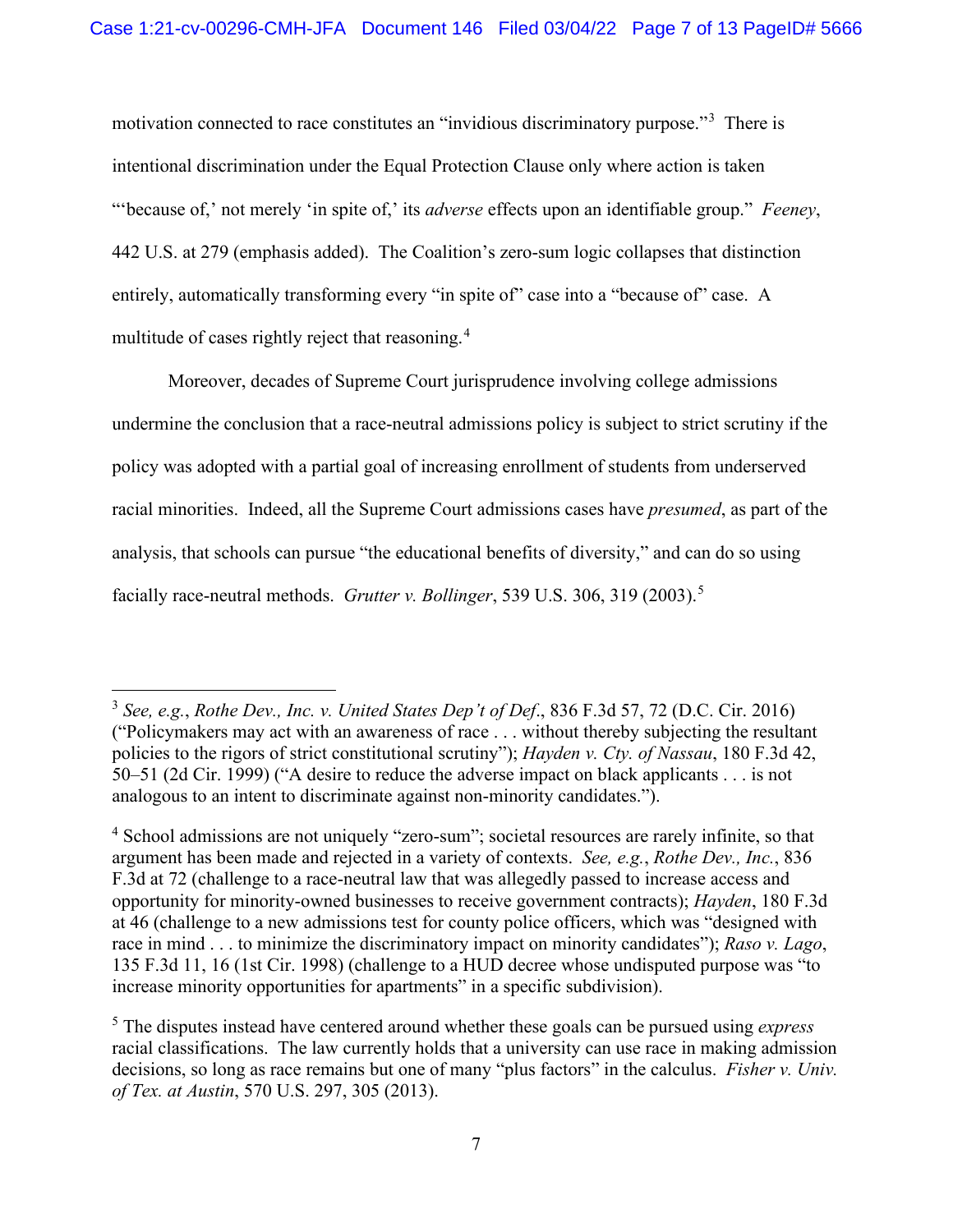Finally, the Court's analysis of the *Arlington Heights* factors was flawed. Opinion at 19– 28. None of those factors, properly considered, supports an Equal Protection claim. The new admissions process was not adopted against a backdrop of discrimination against Asian students. The Court's conclusion that the process was "remarkably rushed and shoddy," Opinion at 19, is belied by the three months spent by the School Board in deliberating over and receiving public feedback on a series of proposals before settling on the new plan, *see generally id.* at 19–24. And there is nothing in the record to suggest that even a single School Board member voted to change the TJ admissions policy out of a desire to harm Asian students.

For all these reasons, it is clear that the School Board has a "substantial case on the merits," *Hilton*, 481 U.S. at 778, and that the "issues presented on appeal could be rationally resolved in [its] favor." *Amazon.com, Inc.*, 2020 WL 7680552, at \*1. And to the extent these are novel legal issues in this context, that too weighs in favor of a stay. *See, e.g*., *Brinkman*, 2015 WL 13424471, at \*1 (finding stay pending appeal appropriate where defendants raised "a matter of first impression in the Fourth Circuit"); *Miller*, 465 F. Supp. 2d at 596 (granting stay pending appeal where the court "recognize[d] that this case raises an issue of first impression"); *Project Vote/Voting for Am., Inc. v. Long*, 275 F.R.D. 473, 474 (E.D. Va. 2011) ("[A]s this case is one of first impression that touches on matters of substantial national importance, there is certainly a 'substantial case on the merits.'").

#### II. **The School Board will suffer irreparable harm if a stay is not granted.**

The second factor also militates in favor of a granting stay. It is clear that, "considering the time and expense required to implement the changes necessary to comply with this court's . . . judgment, the[ School Board] would suffer irreparable injury absent a stay." *Project Vote/Voting for Am., Inc.*, 275 F.R.D. at 474.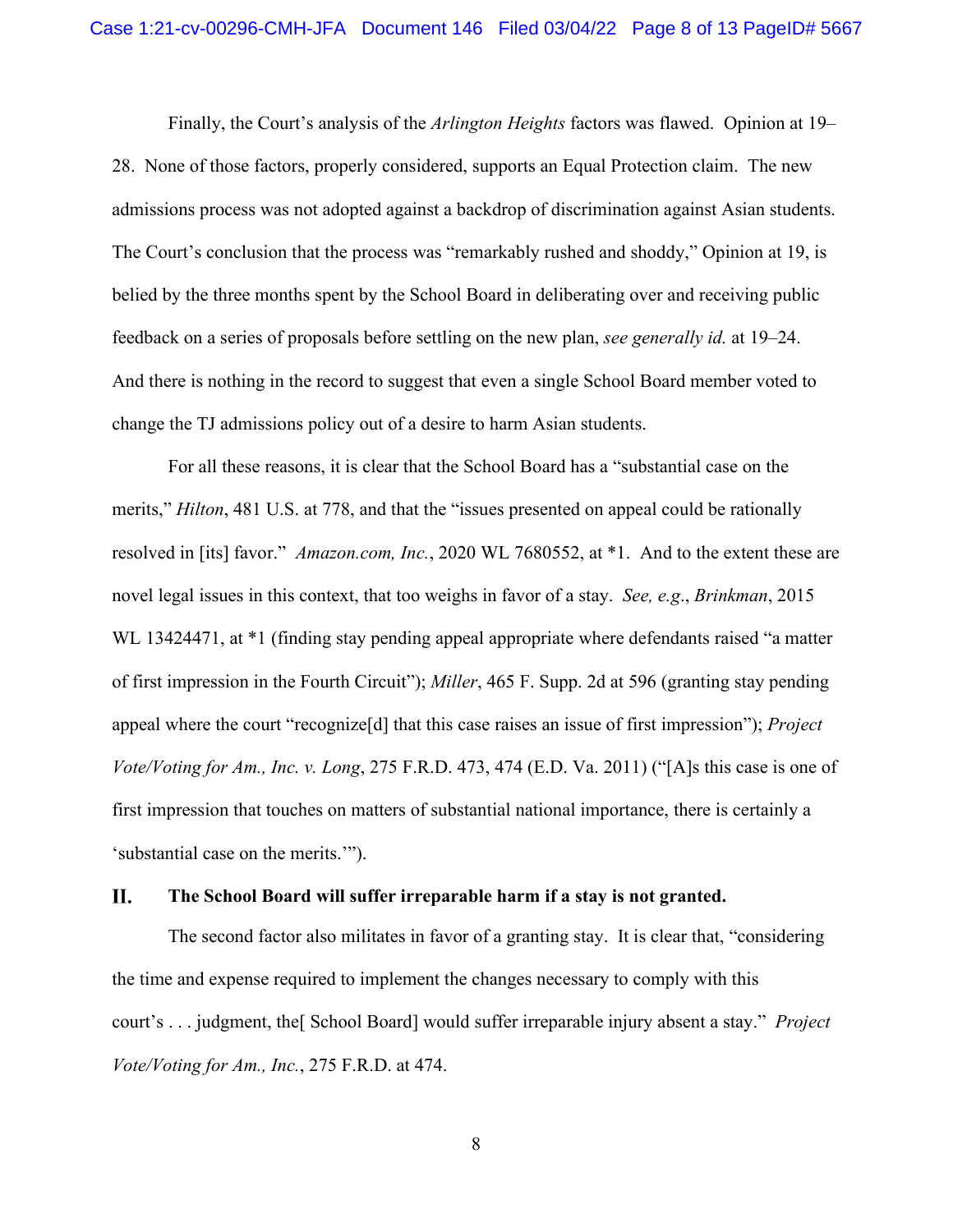### Case 1:21-cv-00296-CMH-JFA Document 146 Filed 03/04/22 Page 9 of 13 PageID# 5668

Complying with the Court's order is not simply a matter of reverting to the prior admissions policy. As the School Board has consistently explained, that is no longer possible. Decl. of Jeremy Shughart (Mar. 4, 2022) ["3/4/22 Shughart Decl."; attached as Ex. 1] ¶ 8. Before the changes to the admission plan in 2020, students took three tests provided by two different vendors: the ACT Aspire Reading, the ACT Aspire Science, and the Quant-Q. *Id.* But last year, the vendor for the ACT Aspire exams announced that it will no longer offer those tests for 8th-grade students; nor is it offering a comparable replacement. *Id.*

Thus, complying with the Court's order will require the School Board to adopt a new admissions plan. As in Fall 2020, questions will abound—from parents, students, staff, the School Board, and the public—about what components should be included in such a plan. Answering those questions will take considerable time. If standardized testing were to involve new tests, for instance, the process of identifying and selecting those tests has required many months, historically, given the significant stakeholder engagement in that decision. *Id. ¶* 9(b). Whether or not testing is retained as a component of the admissions plan, the School Board will need time to develop, consider, and vet the range of alternatives. The Court can hardly doubt the need for time—despite the three months of public debate, meetings, and work sessions that the School Board devoted to TJ admissions in Fall 2020, the Court concluded that the process was "remarkably rushed" and "not transparent." Opinion at 19, 24. Yet devising and then implementing a new process in time to select the members of the entering Class of 2026 would seriously limit the opportunity to collect and incorporate community feedback. 3/4/22 Shughart Decl.  $\P$ 9(b).

Compressing the period in which to conduct the admissions process, once it is chosen, causes its own harm. Even assuming that some of the work from this year's near-complete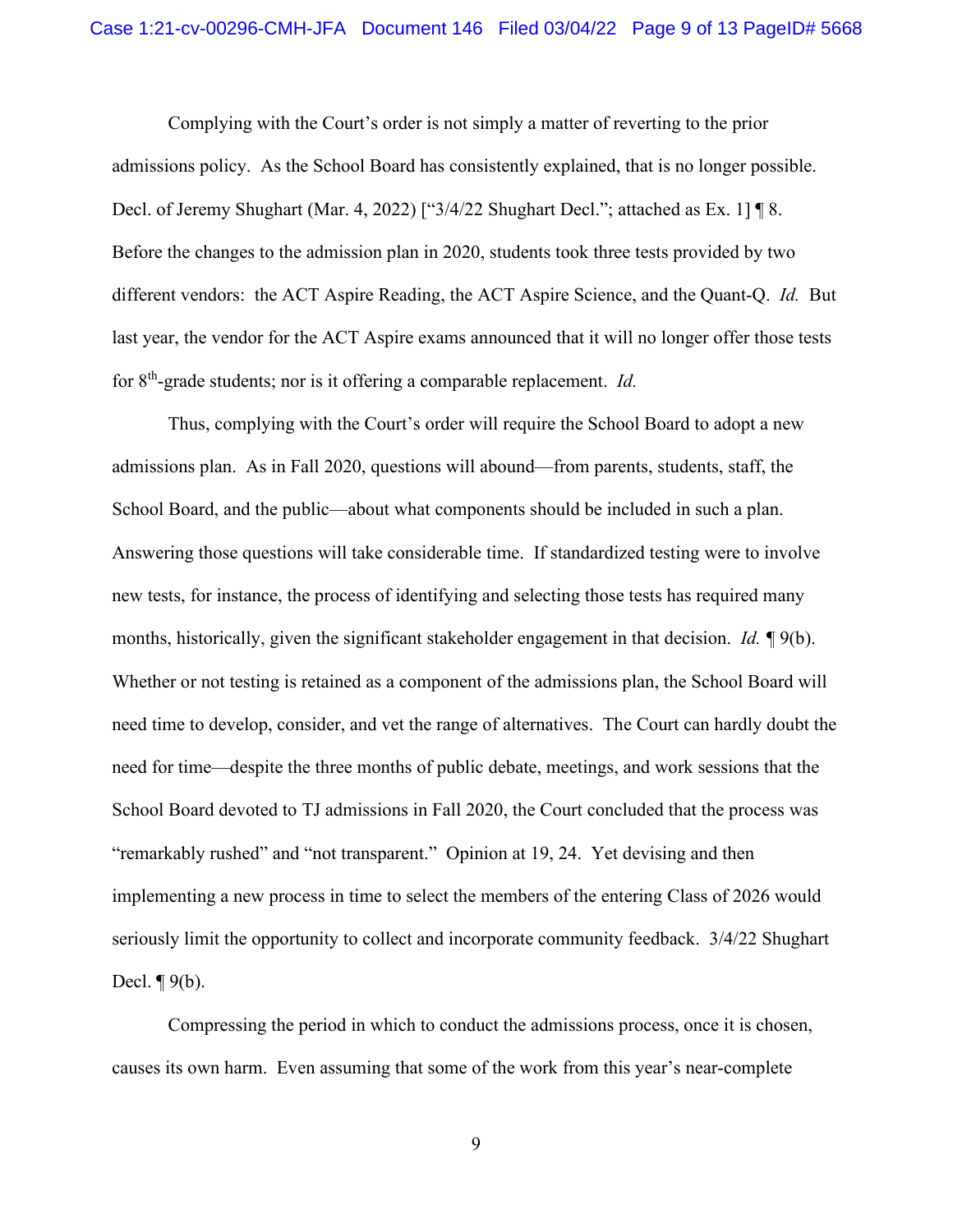admissions process can be salvaged, there likely will be many additional candidates who emerge in a revised admissions process. For instance, returning the minimum GPA threshold to 3.0 and eliminating the more burdensome course requirements would dramatically increase the number of students eligible to apply. These "new" applicants will need to be evaluated too, necessitating even more staff time. While TJ admissions staff began assembling a team of evaluators in January, and those evaluators were scheduled to bring reviewing candidates yesterday, that step is on hold due to the Court's order, *see* 3/4/22 Shughart Decl. ¶ 7(d)—and it may need to remain on hold until a new admissions process is adopted, creating a bottleneck of work over the summer months. Delays in the admission timetable will adversely impact the TJ administration's ability to ensure staffing and coursework that will meet the needs of the incoming students. *Id.* ¶ 9(b).

In short, forcing the School Board to choose a new admissions process, and then conduct that process on a compressed schedule, will impose unnecessary administrative burdens amounting to irreparable harm. See *Project Vote/Voting for Am., Inc.*, 275 F.R.D. at 474–75 (referencing declaration evidence that it would take a state agency approximately six months to institute necessary changes).

#### III. **The Coalition will suffer little, if any, harm if a stay is granted.**

The Court has already effectively decided that the Coalition faces no irreparable injury by continued application of the admissions policy. It did so when it twice denied motions by the Coalition to enjoin the policy's use for selecting the Class of 2026. *See* Dkt. 50, 72.

In any event, the Coalition cannot claim any harm to itself if the stay is granted. Even assuming that the Coalition may count injury to children of its members as an irreparable harm for stay purposes, *but see Christa McAuliffe Intermed. Sch. PTO, Inc. v. de Blasio*, 788 F. App'x 85 (2d Cir. 2019), the Coalition previously identified only *two* children of members who have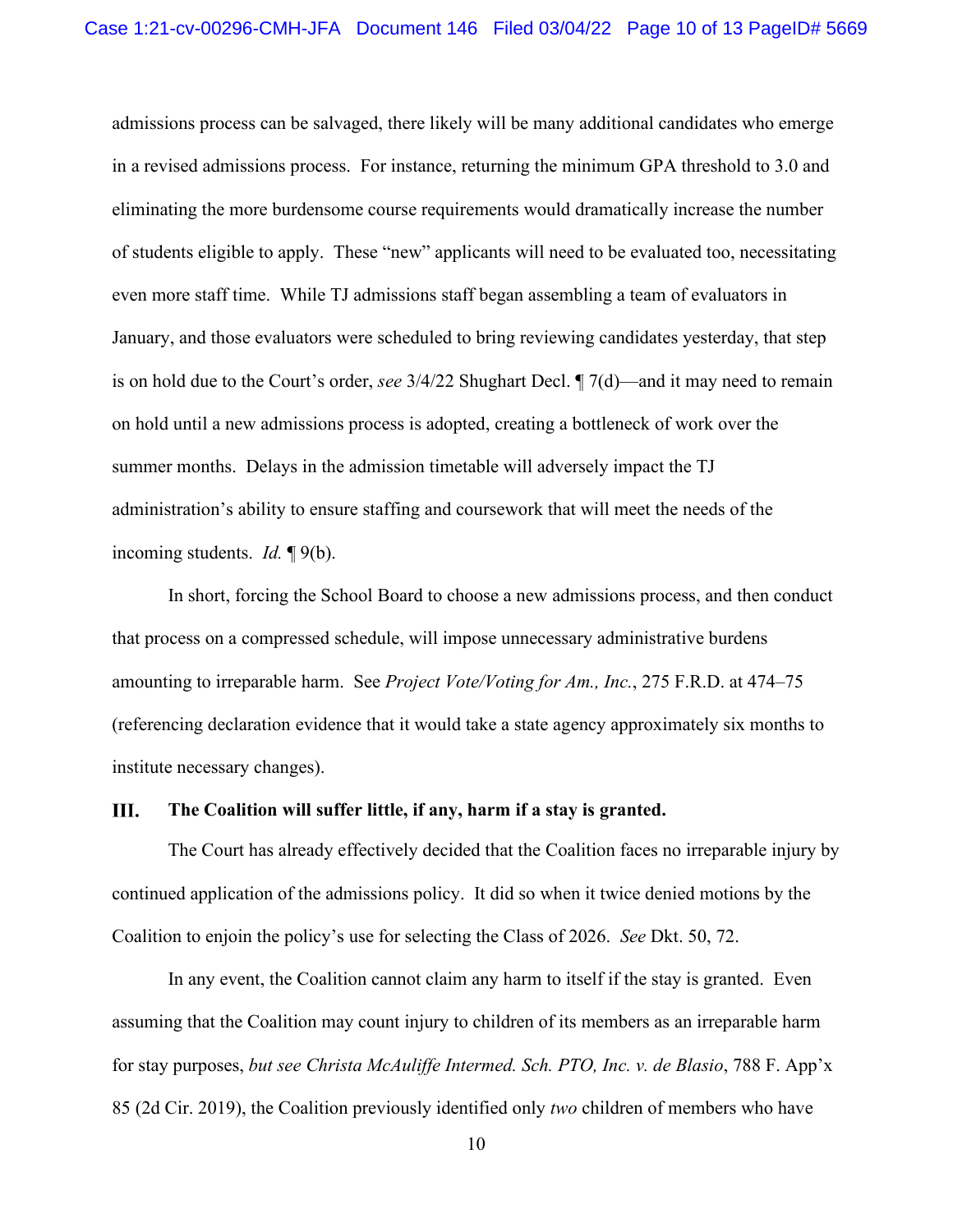applied to TJ in the current cycle, *see* Dkt. 101, 102. And it is not at all apparent how either would be harmed by adhering to the current admissions process.<sup>[6](#page-10-0)</sup>

#### IV. **The public interest supports granting a stay.**

"Finally, the Court must weigh the public interest, which is the determining factor in this case." *Miller*, 465 F. Supp. 2d at 596. The public interest would not be served by scrapping the current admissions process so close to the end of the cycle, scrambling to consider and select a new process, and conducting that new process—all in the space of a few short months. As the Court previously recognized, "Fairfax County has an interest in seeing that their schools operate in an orderly fashion and not be interrupted." Dkt. 52 [5/21/21 Hr'g Tr.] at 34:25–35:2.

With the Class of 2026 admissions process nearly complete, "a stay pending appeal will mitigate the likelihood of confusion during the . . . process." *Miller*, 465 F. Supp. 2d at 597. Over 2,500 students remain in the application process and, until the Court's order, they expected to know the results of the admissions process by the end of April. *See* 3/4/22 Shughart Decl. ¶ 7(e). Allowing the Court's judgment to take effect, thereby delaying admissions decisions, would disrupt the expectations of these applicants' families and may preclude them from meeting other deadlines. *Id.* ¶¶ 5(h), 9(a).

The components of whatever replacement process is chosen may also throw applicants' plans into disarray. The potential lowering of the minimum GPA back to 3.0 or loosening of the course requirements would introduce many more students into the admissions process. It would likewise be disruptive to add new testing or other assessment elements to the process.

<span id="page-10-0"></span><sup>&</sup>lt;sup>6</sup> Indeed, Coalition member Ying McCaskill, who filed declarations in 2021 to support motions to enjoin the current admission process, and alleging that the process discriminated against her then-8th-grade daughter, had to drop that claim when her daughter was admitted under the current process. *Compare* Dkt. 16-2 at 1 ¶ 4, *with* Dkt. 59-2 at 1 ¶ 3.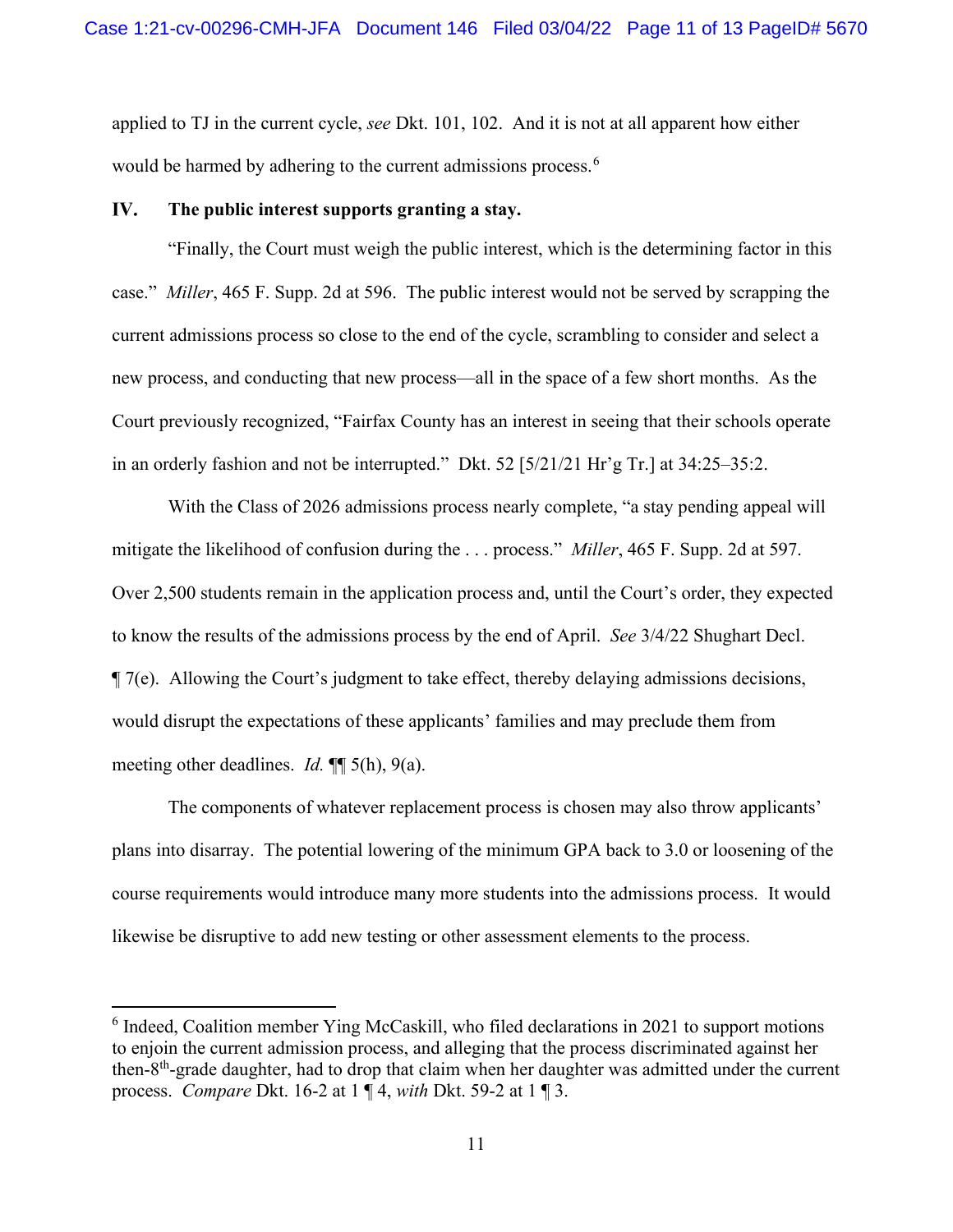Whiplashing back to a testing regime would not only refortify the barriers to access that the School Board chose to eliminate, it would upend the expectations of applicants who had not been anticipating (much less preparing for) such tests. To suddenly revert, mid-stream, to a process for which students have not been preparing would cause hardship and distress to students.

Adding to all this confusion, TJ admissions staff would be far less able to provide students and parents with ongoing support, if a new admissions process suddenly had to be developed and undertaken. *See* 3/4/22 Shughart Decl. ¶ 9(c). Rather than engaging in community outreach and answering parent calls and emails, staff instead would be occupied with crafting and implementing the new admissions process. The public interest clearly favors a stay.

### **CONCLUSION**

The Court should stay the effect of its summary judgment order pending appeal.

Respectfully submitted,

### FAIRFAX COUNTY SCHOOL BOARD

By:  $/s/$ 

Sona Rewari (VSB No. 47327) Daniel Stefany (VSB No. 91093) HUNTON ANDREWS KURTH LLP 2200 Pennsylvania Avenue, NW Washington, DC 20037 Telephone: (202) 955-1500 Facsimile: (202) 778-2201 [srewari@HuntonAK.com](mailto:srewari@HuntonAK.com) dstefany@HuntonAK.com

Trevor S. Cox (VSB No. 78396) HUNTON ANDREWS KURTH LLP 951 E. Byrd Street Richmond, VA 23219 Telephone: (804) 788-7221 Facsimile: (804) 788-8218 tcox@HuntonAK.com

*Counsel for Defendant*